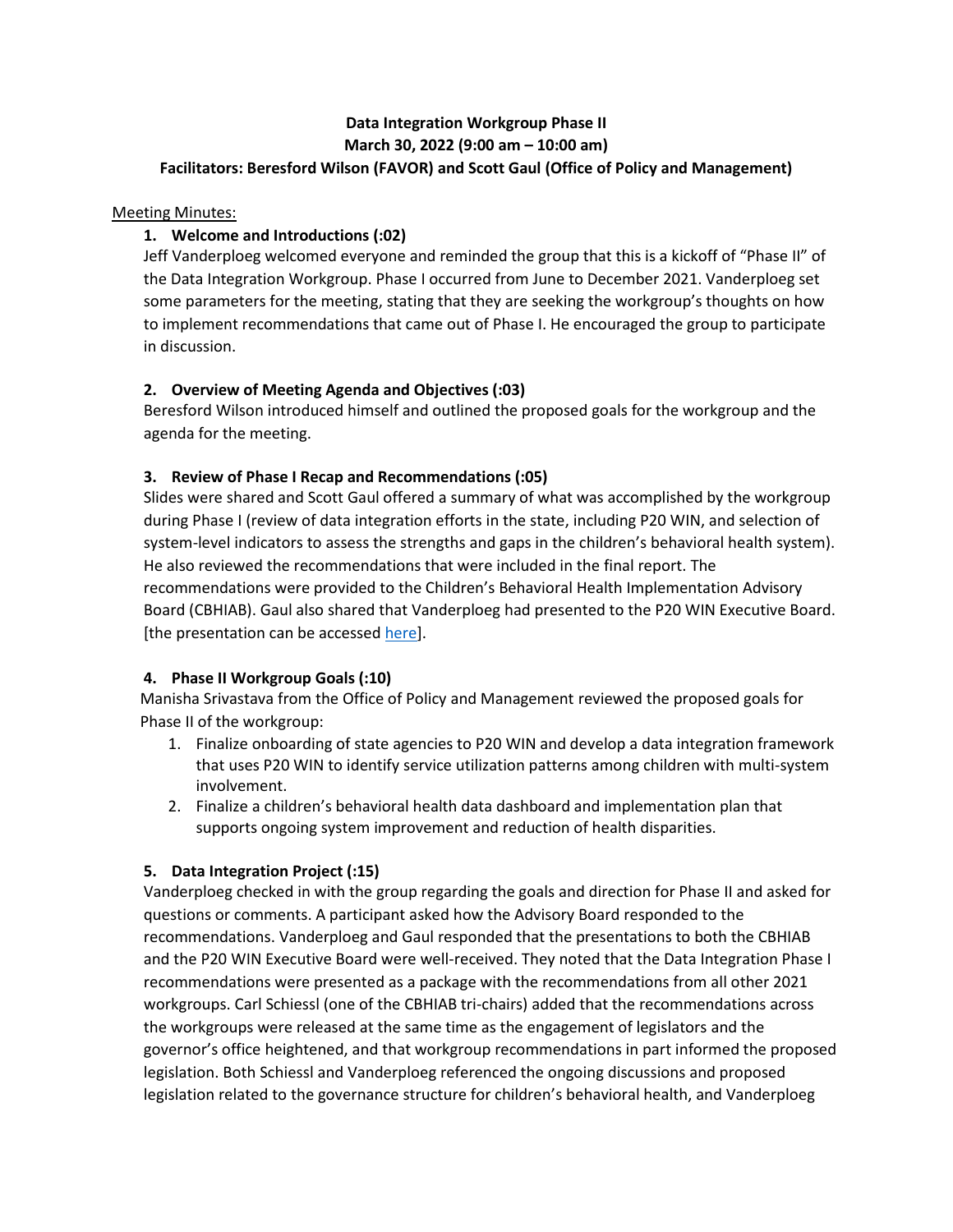noted that this workgroup could inform how that structure could be supported using data. The P20 WIN Executive Board was engaged in the presentation, and were interested in how children's behavioral health could be linked to other long-term goals of P20 WIN, including educational and workforce participation outcomes.

A participant asked if the facilitators could clarify whether the implementation plan would include *how the data would be used* (e.g., to improve service delivery and equity) and Vanderploeg agreed that the point of this work should not just be data collection or research, but to improve systems, service delivery, and outcomes for children.

Vanderploeg shared a slide with a proposed P20 WIN project to look at children involved in multiple systems. He clarified that the slide offered examples only – the project is completely open to input from the workgroup. The group engaged in a discussion regarding a potential P20 WIN data integration project. Comments included:

- Include information on single-parent households.
- The short-term questions should address plans for identifying disparities.
- Include children eligible for DDS.
- It may be helpful to have filters such as urban and rural; for provider-level data these types of filters would be helpful to avoid comparing apples to oranges.
- Consider what SDE indicators could be included (in addition to chronic absenteeism); for example, low academic performance which is often observed among youth involved in juvenile justice, and/or exclusionary discipline.
	- $\circ$  For those children who are chronically underserved through the education system (disproportionately Black and Latinx boys), and have a behavioral health need, it is likely that wraparound supports will be beneficial.
- Include the short-term question of assessing behavioral health *needs*, determine the difference between those needs and the services provided, and disaggregate by demographics.
- Consider if pediatricians, day care centers, and other providers can offer useful data (e.g., ACEs screening that can identify early risk or needs).
- Consider including ASQ data through Help Me Grow.
- Identify data sources for ACEs. One participant suggested coordination with the PACEs Data to Action project.
- Identify indicators that can be included related to social determinants of health.
- Include indicators on adoption status.

Gaul offered that there is a data dictionary for all P20 WIN participating agencies that could be reviewed to assess the definition of indicators, the frequency of collection, etc.

### **6. Review of Dashboard and Other Phase I Recommendations (:05)**

Vanderploeg introduced the proposed system dashboard. He reminded the group that Phase I efforts had identified a longer list of indicators that would assess whether the system was functioning properly, and where there were gaps and potential pain points. He recapped that some of the goals of the dashboard are to offer accountability to the public, track bed availability, identify barriers to throughput, and assess population needs and system-level outcomes. Vanderploeg went on review the framework adopted during Phase I (need, prevalence and identification, access,